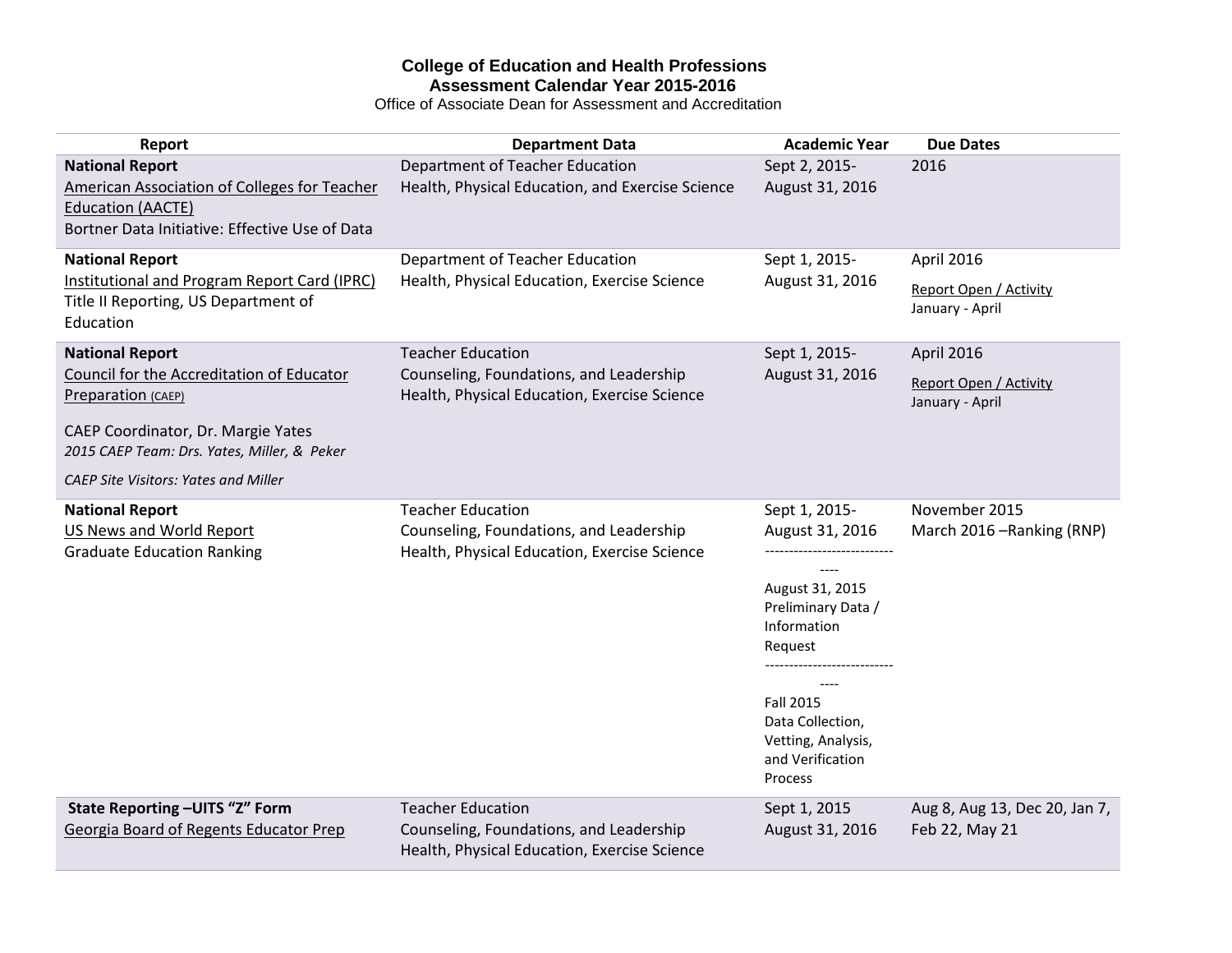## **College of Education and Health Professions Assessment Calendar Year 2015-2016**

Office of Associate Dean for Assessment and Accreditation

| <b>State Report</b><br>Georgia Professional Standards Commission<br>Preparation Approval Annual Report (PAAR)                                                                                                                                                                  | <b>Teacher Education</b><br>Counseling, Foundations, and Leadership<br>Health, Physical Education, Exercise Science                                                                                                                                                                                                                                                                                                                                                         | Sept 1, 2015-<br>August 31, 2016 | January 2016<br>Report Open / Activity<br>September - January<br>Fall 2015 collection, vetting, and<br>analysis activity                                                                                         |
|--------------------------------------------------------------------------------------------------------------------------------------------------------------------------------------------------------------------------------------------------------------------------------|-----------------------------------------------------------------------------------------------------------------------------------------------------------------------------------------------------------------------------------------------------------------------------------------------------------------------------------------------------------------------------------------------------------------------------------------------------------------------------|----------------------------------|------------------------------------------------------------------------------------------------------------------------------------------------------------------------------------------------------------------|
| <b>State and National Report</b><br><b>Title II Data Report</b><br><b>US Department of Education</b><br>Georgia Professional Standards Commission<br>http://www.ets.org/s/praxis/title2/gace_title_II_reporting_s<br>ervices web quide 2014_15.pdf where I got my data<br>from | <b>Teacher Education</b><br>Health, Physical Education, Exercise Science<br>ETS will post EPP's Title II data in their secure Title II<br>TLCS reporting service system for EPPs to verify by<br>November 13, 2015. ETS' TLCS reporting service<br>provides helpful reports to assist EPPs in ensuring that<br>all initial teaching completers for the reporting period<br>of July 1, 2014, to August 31, 2015, are included, as<br>well as their appropriate GACE results. | Sept 1, 2014<br>August 31, 2015  | April 2015<br>Report Open / Activity<br>January - April<br>TPMS / Title II Data<br>Verification<br>September 8, 2015 -<br>November 13, 2015<br><b>Resolution Period</b><br>February 11, 2016 -<br>March 11, 2016 |
| State and National -Indirect Assessment<br><b>Employer Satisfaction Survey</b>                                                                                                                                                                                                 | <b>Teacher Education</b><br>Counseling, Foundations, and Leadership<br>Health, Physical Education, Exercise Science                                                                                                                                                                                                                                                                                                                                                         | Sept 1, 2014<br>August 31, 2015  | October / November 2016                                                                                                                                                                                          |
| <b>State and National -Indirect Assessment</b><br><b>Alumni Satisfaction Survey</b>                                                                                                                                                                                            | <b>Teacher Education</b><br>Counseling, Foundations, and Leadership<br>Health, Physical Education, Exercise Science                                                                                                                                                                                                                                                                                                                                                         | Sept 1, 2014<br>August 31, 2015  | October / November 2016                                                                                                                                                                                          |
| <b>Program Exit Graduate Satisfaction Survey</b><br>Evidence and Data Tools: Surveys for evidence in self-studies                                                                                                                                                              | New Survey -- CAEP Standard 4 (WIP)                                                                                                                                                                                                                                                                                                                                                                                                                                         |                                  |                                                                                                                                                                                                                  |
| <b>Program Dispositions Entry</b><br><b>Foundations Course</b><br>Evidence and Data Tools: Surveys for evidence in self-studies                                                                                                                                                | New Survey -- CAEP Standard 3 (WIP)                                                                                                                                                                                                                                                                                                                                                                                                                                         |                                  |                                                                                                                                                                                                                  |
| <b>Local and Online Report</b><br><b>Department Fact Books</b><br>COEHP Assessment Council: Drs. Strekalova,<br>Franklin, Frazier, O'Steen, Thomas, Miller (Chair)                                                                                                             | <b>COEHP Introduction Facts and Figures</b><br>Counseling, Foundations, and Leadership<br>Health, Physical Education, Exercise Science<br><b>School of Nursing Teacher Education</b>                                                                                                                                                                                                                                                                                        | Sept 1, 2014<br>August 31, 2015  | February 2016<br>August - October                                                                                                                                                                                |